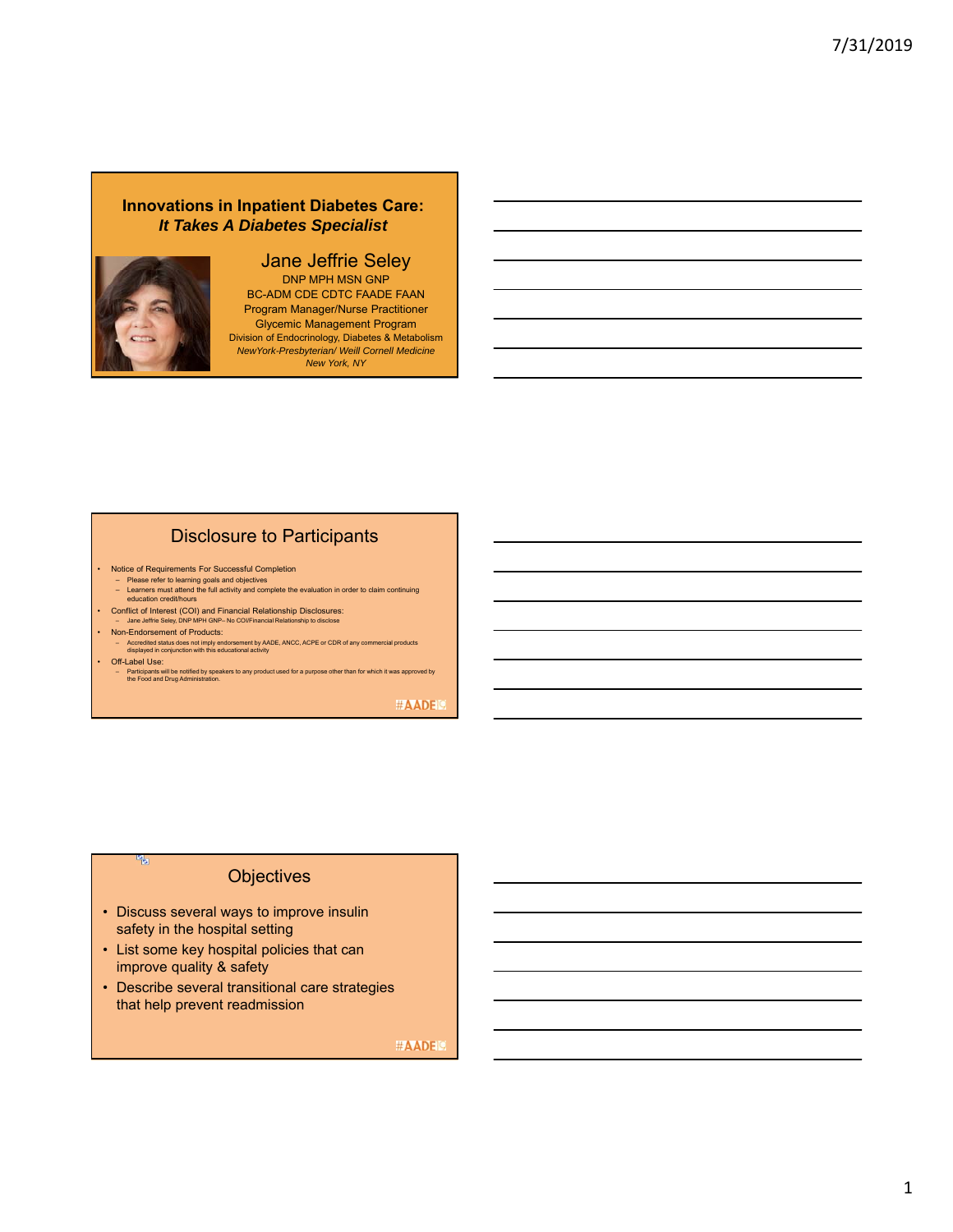





| <b>Types of Insulin Errors</b>                                                                                                                                                                                   |               |                                                 |  |  |  |  |
|------------------------------------------------------------------------------------------------------------------------------------------------------------------------------------------------------------------|---------------|-------------------------------------------------|--|--|--|--|
| Table, Predominant Medication Error<br><b>Event Types Associated with the Use of</b><br>Insulin (N = 2,057, 76.6%), January 2008<br>to June 6, 2009                                                              |               |                                                 |  |  |  |  |
| <b>EVENT TYPE</b>                                                                                                                                                                                                | <b>NUMBER</b> | % OF TOTAL<br><b>REPORTS</b><br>$(N = 2,685)^*$ |  |  |  |  |
| Dose omission $\leftarrow$                                                                                                                                                                                       | 662           | 247%                                            |  |  |  |  |
| Wrong drug                                                                                                                                                                                                       | 374           | 13.9%                                           |  |  |  |  |
| Wrong dose/overdosage $\blacktriangle$                                                                                                                                                                           | 348           | 1.3%                                            |  |  |  |  |
| Other (specify)                                                                                                                                                                                                  | 309           | 11.5%                                           |  |  |  |  |
| Extra dose                                                                                                                                                                                                       | 227           | 8.5%                                            |  |  |  |  |
| Wrong dose/underdosage<                                                                                                                                                                                          | 137           | 5.1%                                            |  |  |  |  |
| * Sum of percentages exceeds 76.6% due to rounding.                                                                                                                                                              |               |                                                 |  |  |  |  |
| Pa Patient Safety Authority, Medication Errors with the Dosing of Insulin: Problems across the Continuum, Pa Patient Saf Advis 2010 Mar:7(11:9-17<br>http://patientsafety.pa.gov/ADVISORIES/Pages/201003_09.aspx |               |                                                 |  |  |  |  |

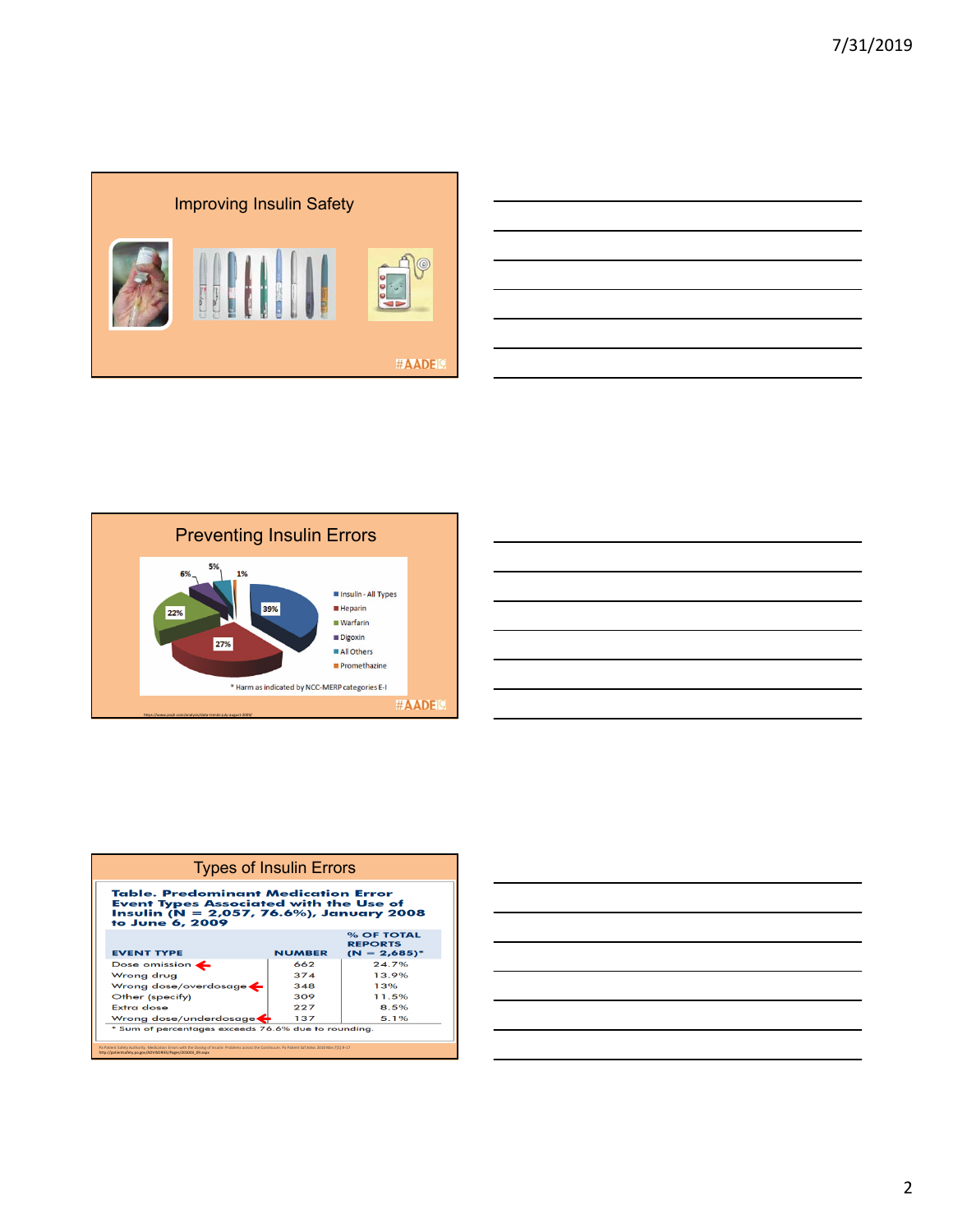|                                                                                                                                                                  | - 0          |
|------------------------------------------------------------------------------------------------------------------------------------------------------------------|--------------|
|                                                                                                                                                                  | Male 62      |
| Atlangian: No Known Allengian East D/C:                                                                                                                          | PCP-         |
| Wt: kg 0 Dry(Dosing/Wt: kg 0 Ht:<br>on GCs milines SCs (185A) up in SMI: light)                                                                                  |              |
| Admit NYP Order Set., 14 arders of 131 are selected)<br>American College of Ca.                                                                                  |              |
| usine's Evidence Based<br>writing Counterbrane (Mr) and (133.40)                                                                                                 |              |
|                                                                                                                                                                  |              |
| ADULT PATIENTS ON Y Does the patient have Type 1 diabetes?                                                                                                       |              |
| Clear<br>IF Yes C No.                                                                                                                                            |              |
| "Fateritz with Type 1 disbetes 1774<br>Thing acting maybe be a calargeal date. We calculated, confirm of ming, adjust shoe as needed. The                        |              |
| In reck velocity and state of 1440 F.P. Thickly On W.                                                                                                            |              |
| S 1 unto hig daty # NPO or poor intake < SDL of tree                                                                                                             |              |
| 3.15 unto his date if elderly. Type 1 diabetes, lean body type, renal insufficiency, parcneated                                                                  |              |
| 0.2 units for detail assesses or oververable body type                                                                                                           |              |
| This kip daty if about both hard sperry stereds                                                                                                                  |              |
| Are you ordering long acting insular?                                                                                                                            |              |
|                                                                                                                                                                  | <b>Clear</b> |
| Yes (" No - Patient on Voudin drip 2 no - patient's out insulin pump (" no - patient on other long or intermediate acting insulin (" other - MISIT explain below |              |
|                                                                                                                                                                  |              |
|                                                                                                                                                                  |              |
| Desule Lapro Facting NPO Criter Set                                                                                                                              |              |
| Insulin Ligero Gargine Order Set. Very Low Done                                                                                                                  |              |
| Dinaulin Lispra Glargine Order Set: Low Dose                                                                                                                     |              |

| <b>Contract Contract</b>                                                                                                                                             |
|----------------------------------------------------------------------------------------------------------------------------------------------------------------------|
|                                                                                                                                                                      |
|                                                                                                                                                                      |
|                                                                                                                                                                      |
| ,我们也不会有一个人的事情。""我们的人们,我们也不会有一个人的人,我们也不会有一个人的人,我们也不会有一个人的人,我们也不会有一个人的人,我们也不会有一个人的<br>第一百一十一章 我们的人,我们的人们的人们,我们的人们的人们的人们,我们的人们的人们的人们,我们的人们的人们,我们的人们的人们,我们的人们的人们,我们的人们的人 |

|                                                                                                                                                                                                                                                                                                                                                                                                                                                                                                                                                                                                                                                                                                                                                                                                                                                                                                                                                | <b>Insulin Administration: Reducing Common Errors</b>                                                                                                                                                                                            |
|------------------------------------------------------------------------------------------------------------------------------------------------------------------------------------------------------------------------------------------------------------------------------------------------------------------------------------------------------------------------------------------------------------------------------------------------------------------------------------------------------------------------------------------------------------------------------------------------------------------------------------------------------------------------------------------------------------------------------------------------------------------------------------------------------------------------------------------------------------------------------------------------------------------------------------------------|--------------------------------------------------------------------------------------------------------------------------------------------------------------------------------------------------------------------------------------------------|
|                                                                                                                                                                                                                                                                                                                                                                                                                                                                                                                                                                                                                                                                                                                                                                                                                                                                                                                                                | <b>Huddle Message</b>                                                                                                                                                                                                                            |
| opic: Diabetes and Hyperglycemia Management -<br>luit (Non-Pregnant) Patient<br>ninistration – RN Role and Respe                                                                                                                                                                                                                                                                                                                                                                                                                                                                                                                                                                                                                                                                                                                                                                                                                               | Do not hold insulin dose without a prescriber                                                                                                                                                                                                    |
| larlation in administration of insulis, for adult (non-program) potents with distints and/or hypergianmia, has<br>beer shelffed. A weige of his prices was removed a indicated<br>Why is this important?<br>holding basal insulin can lead to aerious complications such as hyperglucents and disbetic letterations CNR,<br>equelable in patients with hope 3. debutes ITSDM who have no insulin production.<br>Insults allerging is a long acting based insults that began Manufacturer (MD) steeds for 24 hours. The draw is<br>boost on the pattern of forting blood glucconizeds and has no relationship with the patient's eating status.<br>ar current BS unless fasting<br>Insule aged is a rigid acting insule that may be ordered to cover most and/or to correct hyperghormia.<br>The NFC insults agant artist set down are who and effective for patients who are NFC to correct<br>how please is and it not interded to goer medi- | order.<br>If you think the dose is too high or is not needed<br>when a patient is NPO, not eating or BG is <100<br>mg/dL, consult the primary team to consider a dose<br>change and get an order.<br>RN: Do NOT adjust or hold any insulin doses |
| <b>Key process points</b><br>Do not hold insule glarging without a prescriber order. If you think the down is too high or in not rescribe<br>what a patient is NFL consult the heart to consider a dose change and get an order<br>. Do not bold insulin glargine with a patient with TGMW with the second on of a patient who is<br>rearising an insults infusion. An insulin infusion is a replesement for laced insulin glangine and is not<br>interded to cover medi. The order for tracks glargine should be decortineed.<br>a When an insulin infusion is being discontinued in a patient with 722M, insulin glargine should<br>be given 3.2 hours in advance of strapping the infusion to begin working<br>. As a green'd guilty, the glargine down should be decreased via a pressition order when the fasting big<br>(20 mpH). Cornel the boards depose a downstarting                                                                | without an order. This is out of scope for nursing<br>practice.<br><b>#AADEI</b> 9                                                                                                                                                               |

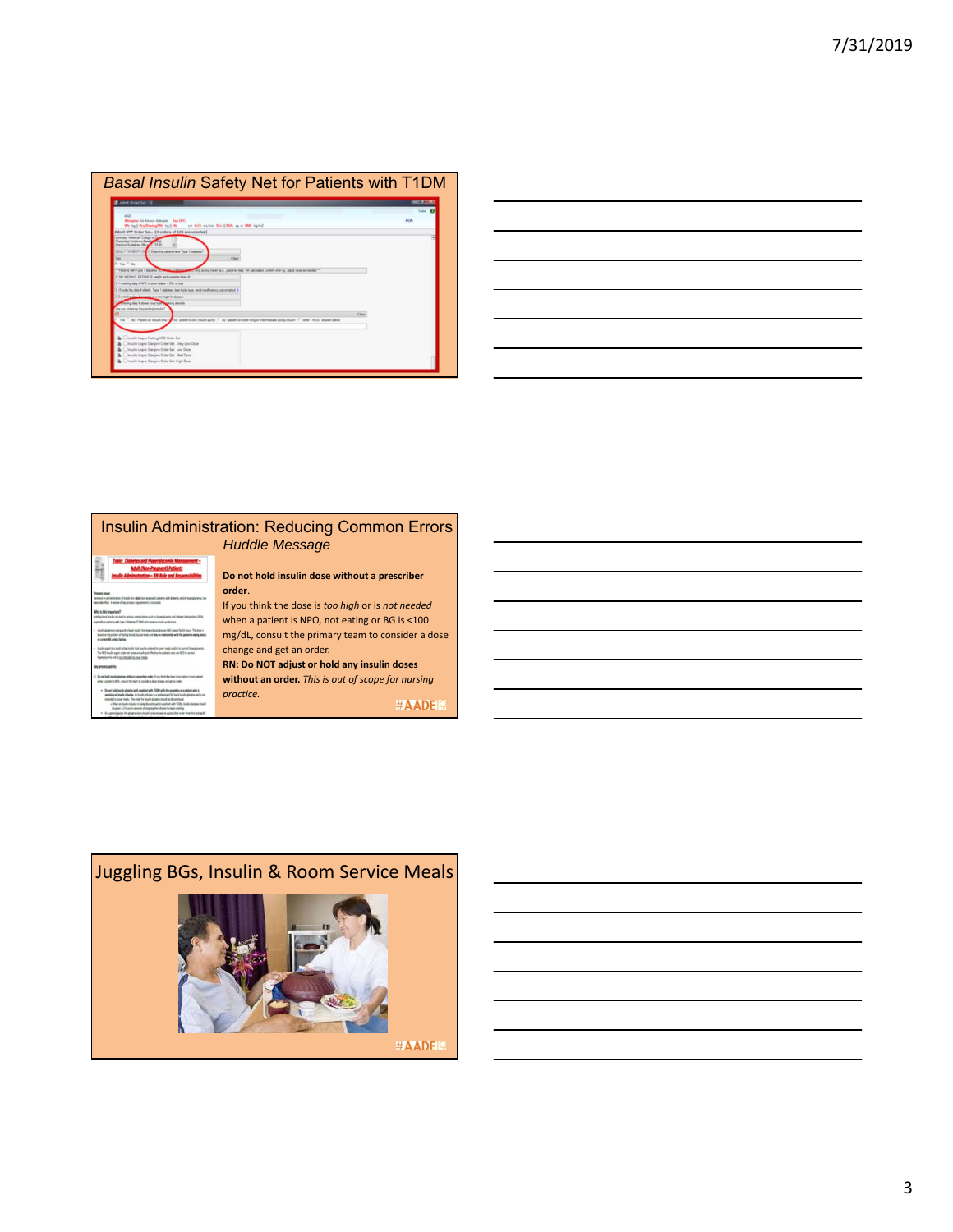### NYP Policy: Coordinating BG, Insulin & Meals

- Check BG 30 mins before meal (Must be < 60 mins)
- Administer prandial insulin +/- 15 mins of first bite
- Monitor carb intake: Controlled carb menu lists grams of carb to assist with insulin dosing & meal substitutions. Contact primary team if pt is eating more/less than ordered
- Download calorie king APP to assist with carb counting outside food or available on infonet



## RN Survey: Best Practices for Room Service

**1)**When caring for patients with orders for BG monitoring, would it be easier for you to coordinate the timing of the BG check & insulin with the meal if:<br>the timing of the BG check & insulin with the meal if:<br>meals were

- \_\_\_meal times were flexible and staggered throughout the day based on patient preference (? future state)
- 

\_\_\_doesn't matter, either can work

2) a) When your unit has (had) flexible meal times, were you receiving alerts that the tray was on<br>the unit for patients with BGM orders? Yes/ No<br>b) If yes, were the alerts through (Circle yes or no):<br>mobile heartbeat (MH

- 
- 

c) What do you think is the best way to communicate to the RN that the tray is on the unit?

**3)** Would bundling care by performing BGM and administering insulin (if needed) at the same time:

a) improve the coordinated timing of BGM, insulin administration and start of meal? *yes/ no* b) be helpful to your workflow? *yes/ no*



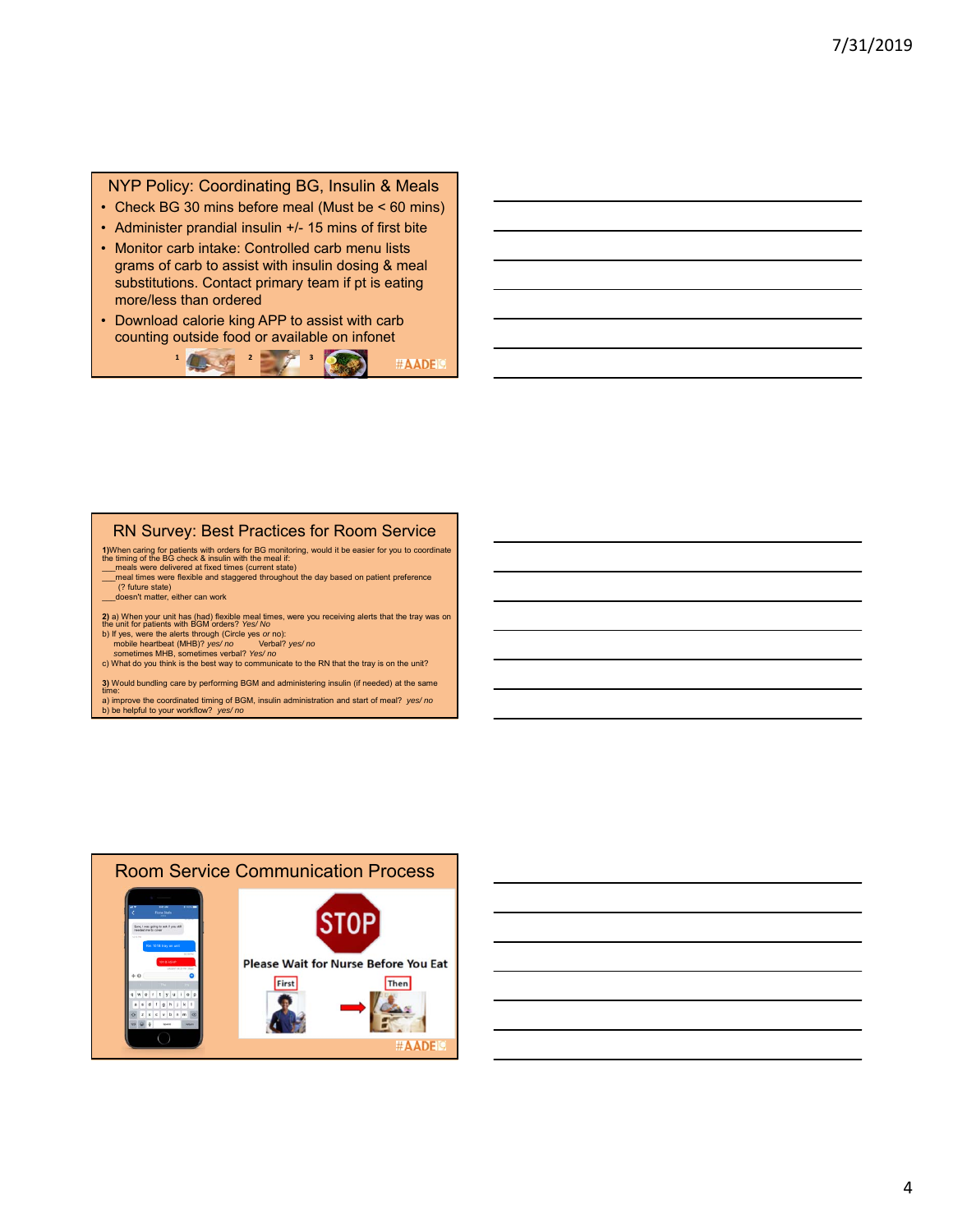## *"Wait 4* Lispro" *Huddle Message*

#### **BACKGROUND:**

- Coordinating the timing of glucose monitoring, insulin administration and<br>meal delivery is always a challenge in the inpatient setting. To minimize the<br>risk of hypoglycemia around meals in patients taking insulin, the In
- RNs should administer prandial insulin (lispro) +/‐ 15 minutes of the start of the meal
- Before administering lispro, the RN will check what time the prior dose was given. If it is less than 4 hours, RN will contact the primary team to ask for a dose reduction *OR* change in administration time to prevent insulin "stacking".

# *"Wait 4* Lispro" *Huddle Message*

### **ACTION PLAN:**

- Before administering lispro, RN checks time of prior dose
- $\cdot$  If  $\geq$  4 hours, RN should proceed with dose
- If < 4 hours, RN should contact the primary team to ask for an order for a dose reduction OR change in administration time

#AADE

#### Audience Question

- Edna, 72 y.o., is admitted with chest pain & has T2DM taking 2 oral agents at home. Her current BG is 183 mg/dL and she is about to eat lunch (60 gm CHO). She has a poor appetite and does not like what she received on her tray. Her bolus insulin order is: 4 units, intended to cover the meal & to correct hyperglycemia.
- **The RN should**:
- 1. Hold the dose
- 2. Administer ½ the dose
- 3. Administer the full dose
- 4. Consult with the primary team

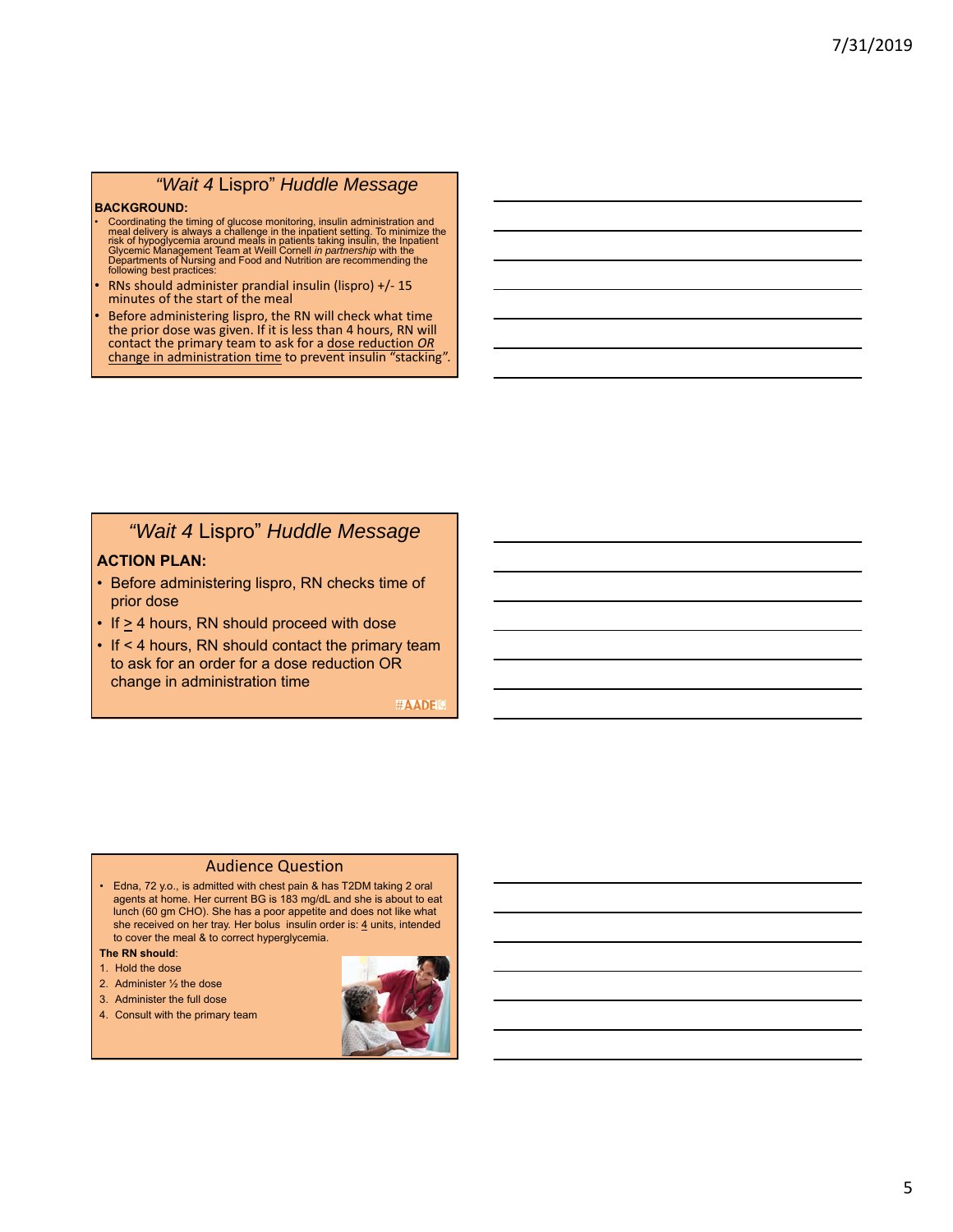## Preventing Diabetes Medication Errors & Improving Quality of Care

KEY STRATEGIES For Diabetes Educators

- Establish Unit Based Diabetes Champions
- Review Unit BG DATA from POCT Lab Database (RALS)
- Review Med Error Reports from Pharmacy
- Provide targeted education based on unit rates of hypo/hyperglycemia & insulin error data #AADE

Diabetes Educator Role in Discharge Planning

- Diabetes Survival Skills Education for Complex **Patients**
- Individualize Diabetes Discharge Regimen with primary Team
- Medication Reconciliation & Checking RXs



#AADE

### Bedside Clinician Role in Diabetes Self-Management Education

### **Promote EARLY Diabetes Education**

- Educate *high-risk* patients as soon as patient is ready to learn to allow time for practice: e.g. patients with high A1c, elderly, public insurance, going home on insulin or more complex regimen for 1st time
- Use scheduled BG monitoring, insulin administration & meal trays as teachable moments
- Provide access to diabetes self-management tools such as teaching guides, practice pens, home blood glucose meters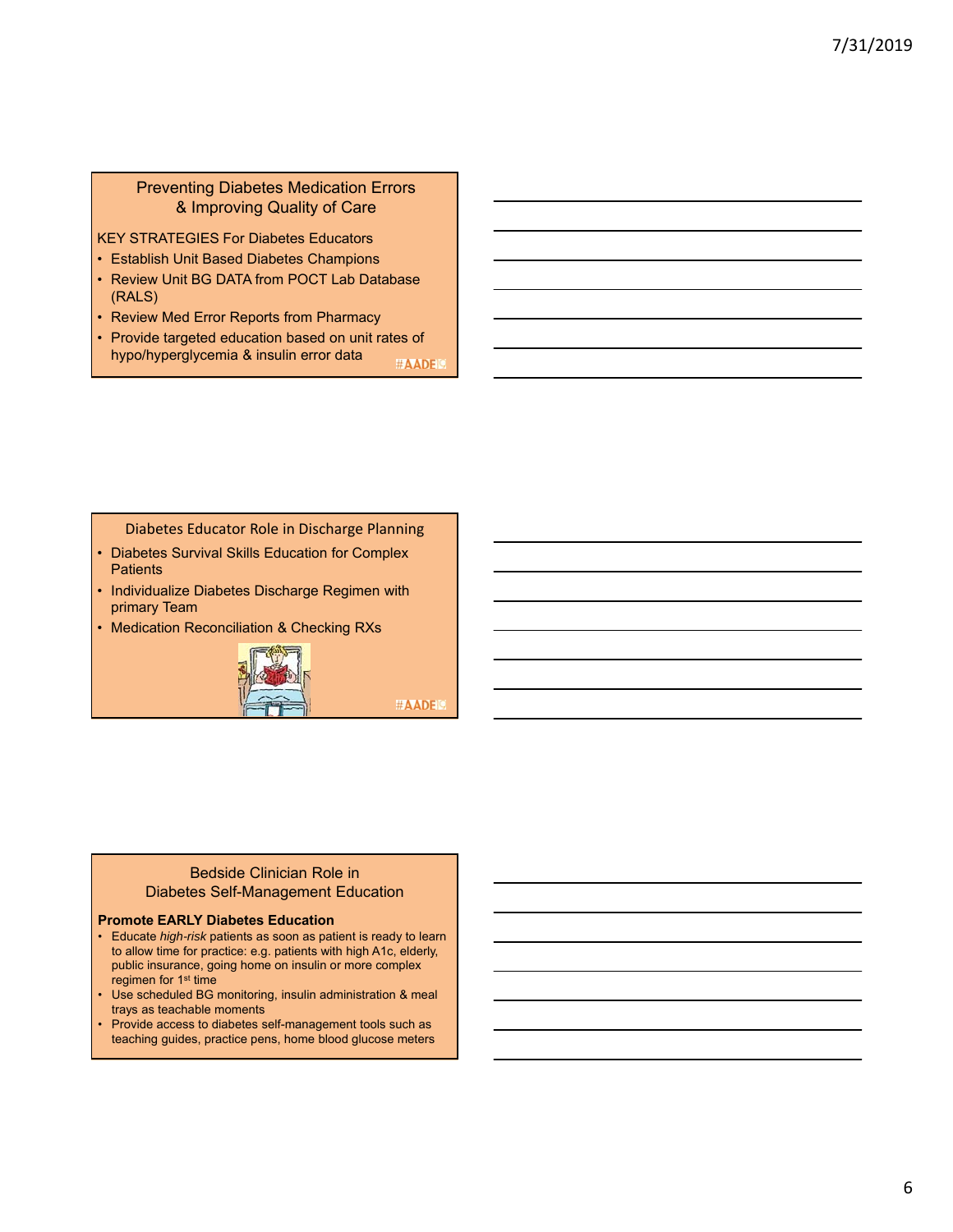

| and the control of the control of                                                                                    |  |
|----------------------------------------------------------------------------------------------------------------------|--|
| <u> Andreas Andreas Andreas Andreas Andreas Andreas Andreas Andreas Andreas Andreas Andreas Andreas Andreas Andr</u> |  |
|                                                                                                                      |  |
|                                                                                                                      |  |
|                                                                                                                      |  |
|                                                                                                                      |  |
| <u> 1989 - Andrea Santa Andrea Andrea Andrea Andrea Andrea Andrea Andrea Andrea Andrea Andrea Andrea Andrea Andr</u> |  |





#AADE

|                                                          |                                                                                   |  |  | Promoting <i>Revised</i> Discharge Insulin Algorithm                                       |  |                                                                                                                                                   |  |                  |
|----------------------------------------------------------|-----------------------------------------------------------------------------------|--|--|--------------------------------------------------------------------------------------------|--|---------------------------------------------------------------------------------------------------------------------------------------------------|--|------------------|
|                                                          | Choose a Discharge Regimen<br><b>Based On A1c</b>                                 |  |  |                                                                                            |  |                                                                                                                                                   |  |                  |
| A1C < 8%                                                 |                                                                                   |  |  | A1C 8%-10%                                                                                 |  | A1C > 10%                                                                                                                                         |  |                  |
|                                                          | Re-start<br>outpatient<br>treatment<br>regimen<br>(oral agents<br>and/or insulin) |  |  | Re-start<br>outpatient<br>oral agents<br>and keep<br>glargine<br>once daily at<br>$50%$ of |  | D/C on basal/bolus at<br>same hospital dose.<br>Alternative: Re-start<br>oral agents, keep<br>glargine once daily at<br>$80%$ of<br>hospital dose |  |                  |
| Umpierrez et al. Diabetes Care. 2014 Nov: 37(11):2934-9. |                                                                                   |  |  | hospital<br>dose                                                                           |  |                                                                                                                                                   |  | $\#$ <b>AADE</b> |